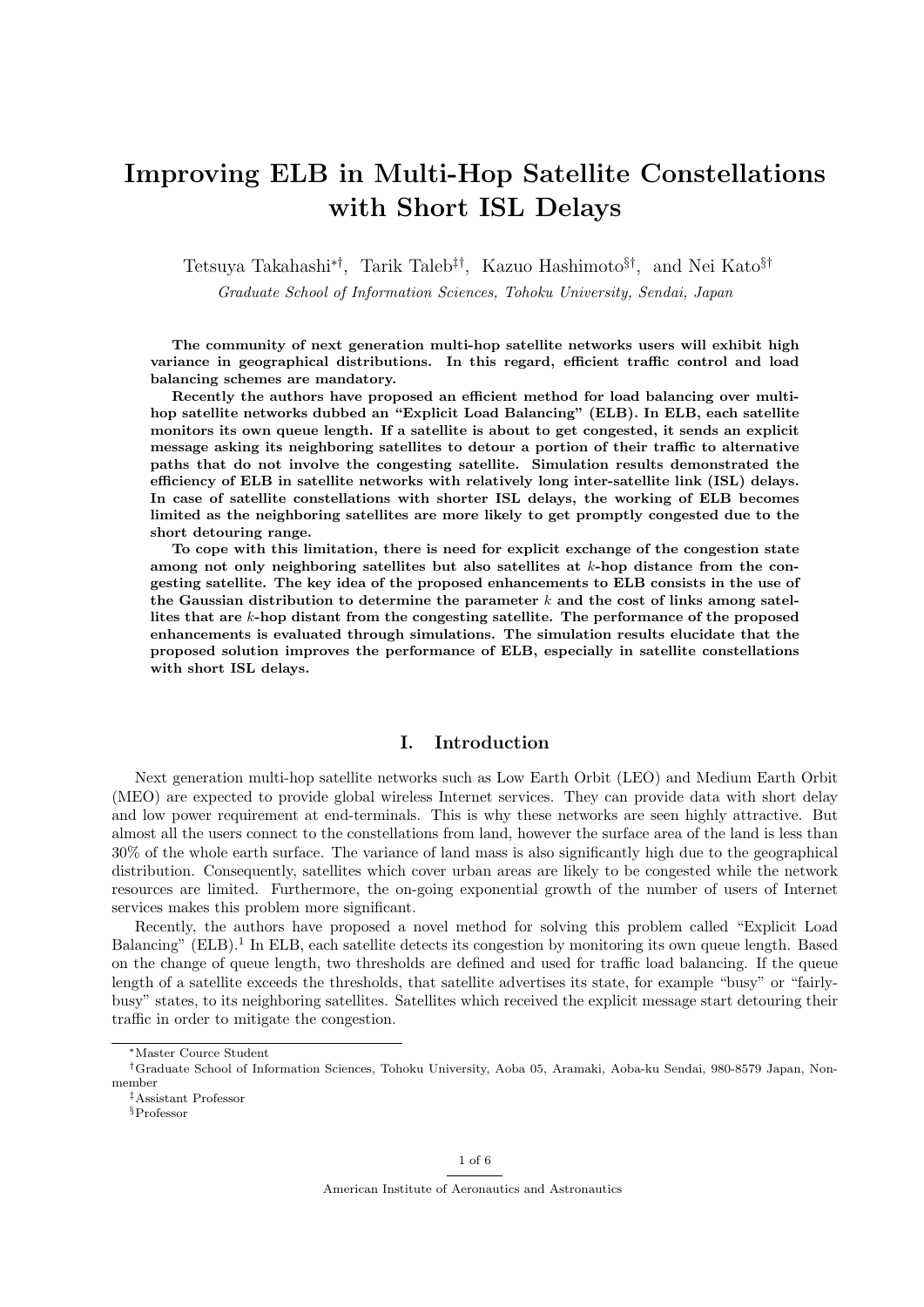Multi-hop satellite constellations with short inter-satellite link (ISL) delays have short footprints. Consequently, such constellations require a large number of satellites to cover a certain area. Hence, these constellations are often prone to congestion. For example, Iridium has 66 active satellites and the radius of its footprint is about 2,200 km. A single Iridium satellite alone can cover Japan, Korea and Eastern China. But in Teledesic which has 288 satellites, two or three satellites are needed to cover the East Asian region. It indicates that satellite constellations with short ISL delays tend to have a series of "busy" nodes.

In the previous version of ELB, messages about traffic load are exchanged between only neighboring satellites. Therefore, the detouring efficiency is likely to be limited. To cope with this limitation, a wider message exchange is needed, i.e., the explicit messages of the congestion state must be exchanged among not only neighboring satellites but also satellites at *k*-hop distance from the congesting satellite where  $k \geq 1$ . The key idea of this solution is based on Gaussian distribution, which is used to calculate the detouring rates and the link costs. The simulation is performed using NeLS satellite constellations. Simulation results indicate better traffic balancing compared with the original ELB scheme.

The remainder of this paper is organized as follows. Section II explains the previous version of ELB and also presents its problem. Section III introduces the algorithm of the extended ELB. The performance of the proposed method is evaluated in section IV. Finally, section V concludes the paper.

## **II. Related Work**

Several routing protocols for Non-Geostationary satellite (NGEO) constellations have been studied by many researchers in order to adapt routing protocols to these dynamic satellite networks. Dynamic Virtual Topology Routing  $(DVTR)^2$  and Virtual Node  $(VN)^3$  are the best known concepts. Based on these schemes, various investigations have been carried out in the recent years. However, the main objective of these approaches is to find the path with shortest end-to-end delay without paying much attention to other Quality of Service (QoS) parameters.

To follow these limitations, some routing protocols with consideration of QoS have been developed. Minimum Flow Maximum Residual (MFMR)<sup>4</sup> and Compact Explicit Multi-path Routing (CEMR)<sup>5</sup> use quantitative indices such as the number of flows and queuing delays in calculating optimal path, respectively. However, they still have some room for improvement. Therefore, a more effective scheme called ELB has been proposed. In ELB, each satellite exchanges realistic congestion information and traffic detouring is executed depending on the condition of the traffic load.

In the previous version of  $ELB$ ,<sup>1</sup> every satellite monitors its queue length and accordingly adjusts two thresholds,  $\alpha$  and  $\beta$ . Let  $Q_r$  be the ratio of a current queue occupancy to the size of the queue of a satellite. The relationship between  $\alpha$  and  $\beta$  is expressed by:

$$
0 \le \alpha \le \beta \le 1 \tag{1}
$$

A satellite is considered to be in a Free State (FS) when  $(Q_r \leq \alpha)$ , and the state when  $Q_r$  is in between *α* and *β* is called a Fairly Busy State (FBS). The satellite is considered to be in a Busy State (BS) if  $(Q_r \geq \beta)$ . If a state of a satellite becomes FBS, it sends explicit messages to its neighboring satellites indicating it is about to get congested. The neighboring satellites calculate an alternative path which does not include the source satellite of the messages. If the incoming traffic to the soon-to-be-congested satellite still does not decrease,  $Q_r$  will exceed the threshold  $\beta$ . At this point, the congested satellite sends Busy State Advertisements (BSAs) to its neighboring satellites, and they start packet detouring process. BSA includes the ID of the congested satellite and the Traffic Reduction Ratio (TRR), *χ*. After receiving BSA, the neighboring satellites detour packets according to *χ*.

Thresholds *α* and *β* are calculated on the basis of packet dropping probability. Let *I* and *O* denote the total input and output traffic rates at a given satellite, respectively. Let  $Q_l$  and  $q(t)$  be its total queue length and its queue occupancy at time  $t$ , respectively. The elapsed time,  $\delta_d$ , until a packet drop occurs can be predicted as follows.

$$
\delta_d = \frac{(Q_l - q(t)) \cdot P_{avg}}{I - O} \tag{2}
$$

where  $P_{avg}$  is the average packet size at a given queue, *I* and *O* are assumed constants over a short period

American Institute of Aeronautics and Astronautics

# 2 of 6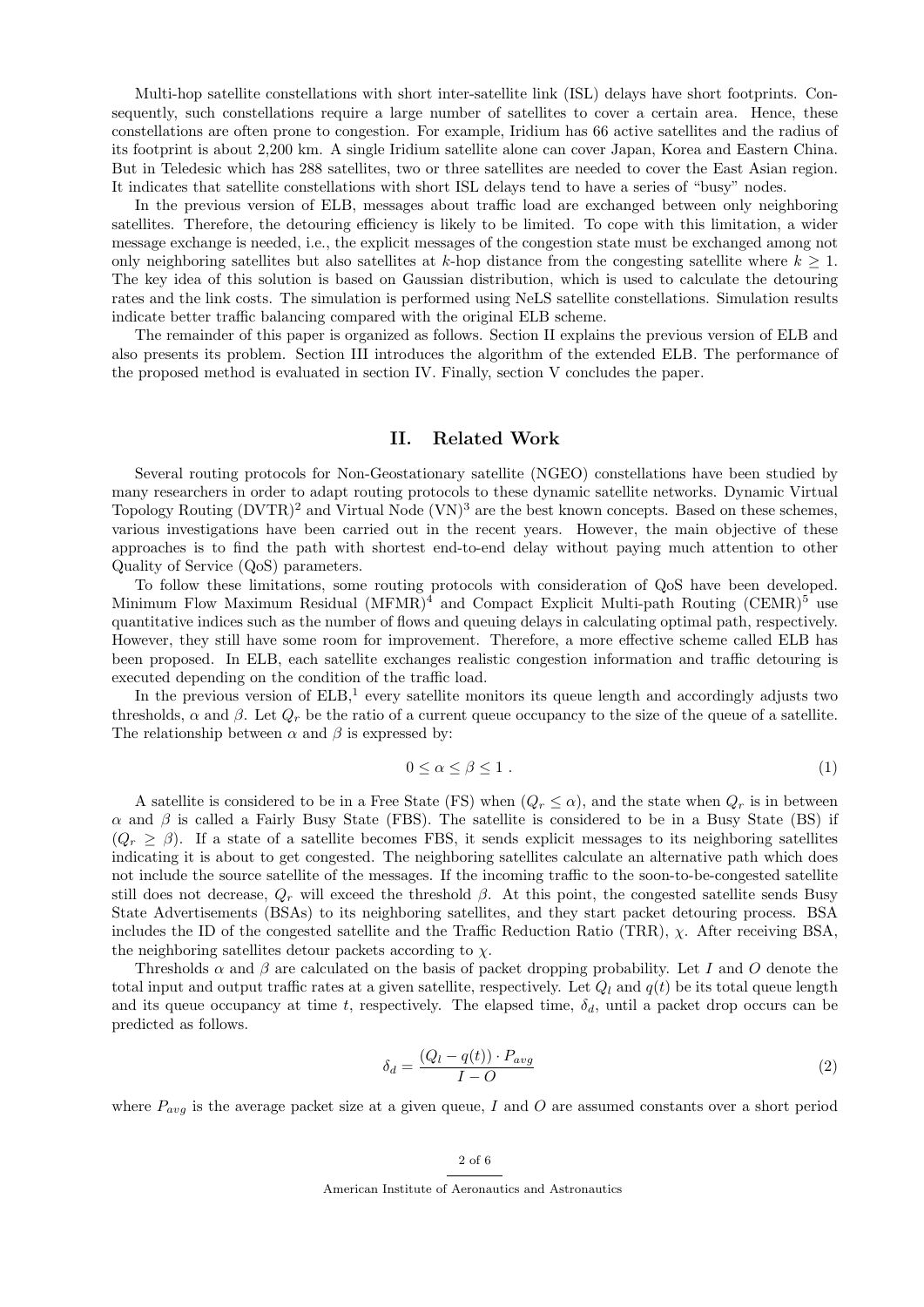of time. Finally, the packet dropping probability can be expressed by using  $\delta_d$  as following.

$$
p = \min\left(1, \frac{\delta + d}{\delta_d}\right) \tag{3}
$$

where  $\delta$  is time interval and *d* is the propagation delay of ISL. After deriving *p*, the thresholds  $\alpha$  and  $\beta$  are defined by:

$$
\beta = 1 - p \tag{4}
$$

$$
\alpha = \frac{\beta}{2} \tag{5}
$$

The value of the TRR parameter determines whether ELB can provide good performance or not. The TRR value must not be excessively large because the most important thing in its calculation is to prevent new congestion by detouring traffic. Therefore, the algorithm of calculating TRR has been designed in such a way that the congested satellite can recover from BS within at least a period of time  $\theta$ . Let  $I_t$  and  $I_s$  denote the total rates of traffic coming from terminals within the coverage area of a satellite and the neighboring satellites, respectively. When the satellite enters BS, it requests its neighboring satellites to reduce their sending rates. At the time of sending the requests, the queue occupancy of the congested satellite when these requests arrive at them can be calculated as follows.

$$
q(t_{BSA}) = \min\left(Q_l \cdot \beta + \frac{d \cdot (I_s + I_t - O)}{P_{avg}}, Q_l\right) . \tag{6}
$$

To achieve the recovery from BS, taking at least time  $\theta$ , the new rate of traffic coming from neighboring satellites,  $I_s^{new}$ , should satisfy the Equation (7) and the value of TRR can be computed as expressed in Equation (8).

$$
(I_s^{new} + I_t) - O = \frac{P_{avg} \cdot (q(t_{BSA}) - Q_l \cdot \alpha)}{\theta} \tag{7}
$$

$$
\chi = \min\left(\max(0, \frac{I_s^{new}}{I_s}), 1\right) \tag{8}
$$

The neighboring satellites send packets to the congested satellite at the ratio of  $\chi$ , and  $[(1 - \chi) \times 100\%]$ of packets are detoured by the neighboring satellite.

In this paper, the proposed method extends the original ELB algorithm by employing Gaussian distribution. This approach can increase the efficiency of ELB, and the risks of packet drops are decreased, which is explained in the next section.

# **III. Operational Overview of the Proposed Method**

#### **III.A. Introduction of the Gaussian Distribution**

As mentioned earlier, the explicit messages which indicate the satellite state should be exchanged between not only neighboring satellites but also satellites at *k*-hop distance from the congested satellite in satellite constellations with short ISL delays. We designed the proposed method based on the following conditions.

- *•* BSAs must reach satellites at *k*-hop distance from congesting satellites and all satellites which received these BSAs must start the detouring process.
- As the distance from the congested satellite increases, the value of the TRR parameter should be decreased gradually because the probability of passing over the congested satellite also decreases.
- The explicit messages should not be sent to the whole of the satellite constellation due to their overheads.

To satisfy the above conditions, we tried applying the property of Gaussian distribution to extend ELB. Gaussian distributions are used for computing link costs of detoured packets and also the value of the TRR parameter.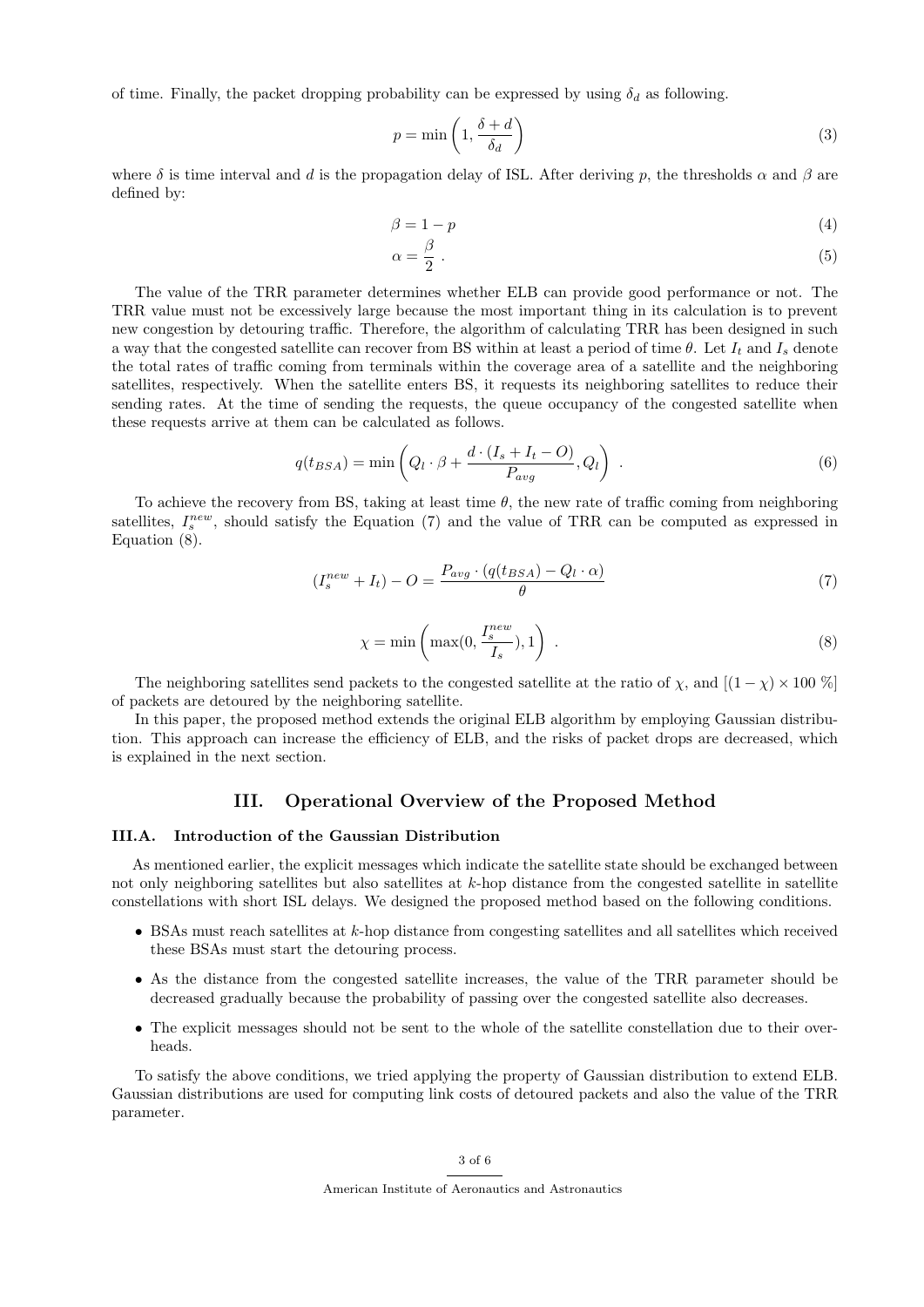

**Figure 1. A real constellation and an imaginary constellation.**



**Figure 2. Gaussian-based link costs in the imaginary constellation.**

#### **III.B. Application of the Gaussian Distribution in Extended ELB**

The proposed method uses realistic distances between satellites. Each distance can be computed without exchanging packets due to the regularity of the constellation. Therefore, overheads do not occur in using distance information. In order to inform satellites of congestion information, BSAs are sent to the satellites within a certain distance,  $D_{BSA}$  from the congested satellite, which means that the satellites lying beyond this distance (*DBSA*) are not aware of that congestion information. Each satellite has a list *B* of congested satellites based on received BSAs. If a satellite finds its *B* to be empty, it realizes that there is no congested satellite in its neighborhood, and sets the TRR value to zero. But if there are some congested satellites in *B*, the satellite *i*, which has the list, enters in detouring mode and its TRR value  $\chi_i$  is computed as follows.

$$
\chi_i = \chi_j \cdot \exp\left(-\frac{D_{i,j}^2}{2\sigma^2}\right) \tag{9}
$$

where  $\sigma$  and  $D_{i,j}$  denote the variance and the realistic distance between satellite *i* and *j*, respectively. The value of *j* is determined as follows.

$$
j = \min_{s \in B} D_{i,s} \tag{10}
$$

In the proposed method, the basic link cost between satellites  $i$  and  $j$  in a satellite constellation,  $L_{1,(i,j)}$ , can be defined based on the routing protocol used in that constellation. However, at the satellite in detouring mode, the (1*−χ*) portion of traffic data will be transmitted based on Gaussian-based link cost, *L*2*,*(*i,j*) , which is defined as shown in Equation (11).

$$
L_{2,(i,j)} = \rho_{i,j} \cdot L_{1,(i,j)} \tag{11}
$$

where  $\rho_{i,j}$  is defined as follows.

$$
\rho_{i,j} = 1 + \xi_{i,j} \tag{12}
$$
\n
$$
\zeta_{i,j} = \zeta_{i,j} \tag{12}
$$

$$
\xi_{i,j} = \begin{cases}\n0 & \text{if } B = \phi \\
\max_{s \in B} \frac{M}{\sqrt{2\pi}\sigma} \left[ \max \left( \exp(-\frac{D_{i,s}^2}{2\sigma^2}), \exp(-\frac{D_{j,s}^2}{2\sigma^2}) \right) \right] & \text{if } B \neq \phi\n\end{cases}
$$
\n(13)

The objective of Equations (9) and (13), which are based on Gaussian distribution, is to spread traffic near congested satellites widely. The idea of this scheme can be interpreted by dividing a satellite constellation into a two-layered constellation as shown in Fig. 1. Considering the example scenario in Fig. 1, the traffic from satellite C1 to satellite C5 should be transfered along the blue arrow (C1-C2-C3-C4-C5) based on Dijkstra's Shortest Path (DSP) routing. However, if the congestion occurs at satellite C3, BSAs are sent to the satellites in the neighborhood and the  $(1 - \chi)$  portion of traffic is transfered over the imaginary constellation whose link costs are computed by Equation (11). Fig. 2 indicates the use of Gaussian-based link costs. The satellites in the circle, whose radius is  $D_{BSA}$ , are in detouring mode, and the costs of all the

# 4 of 6

American Institute of Aeronautics and Astronautics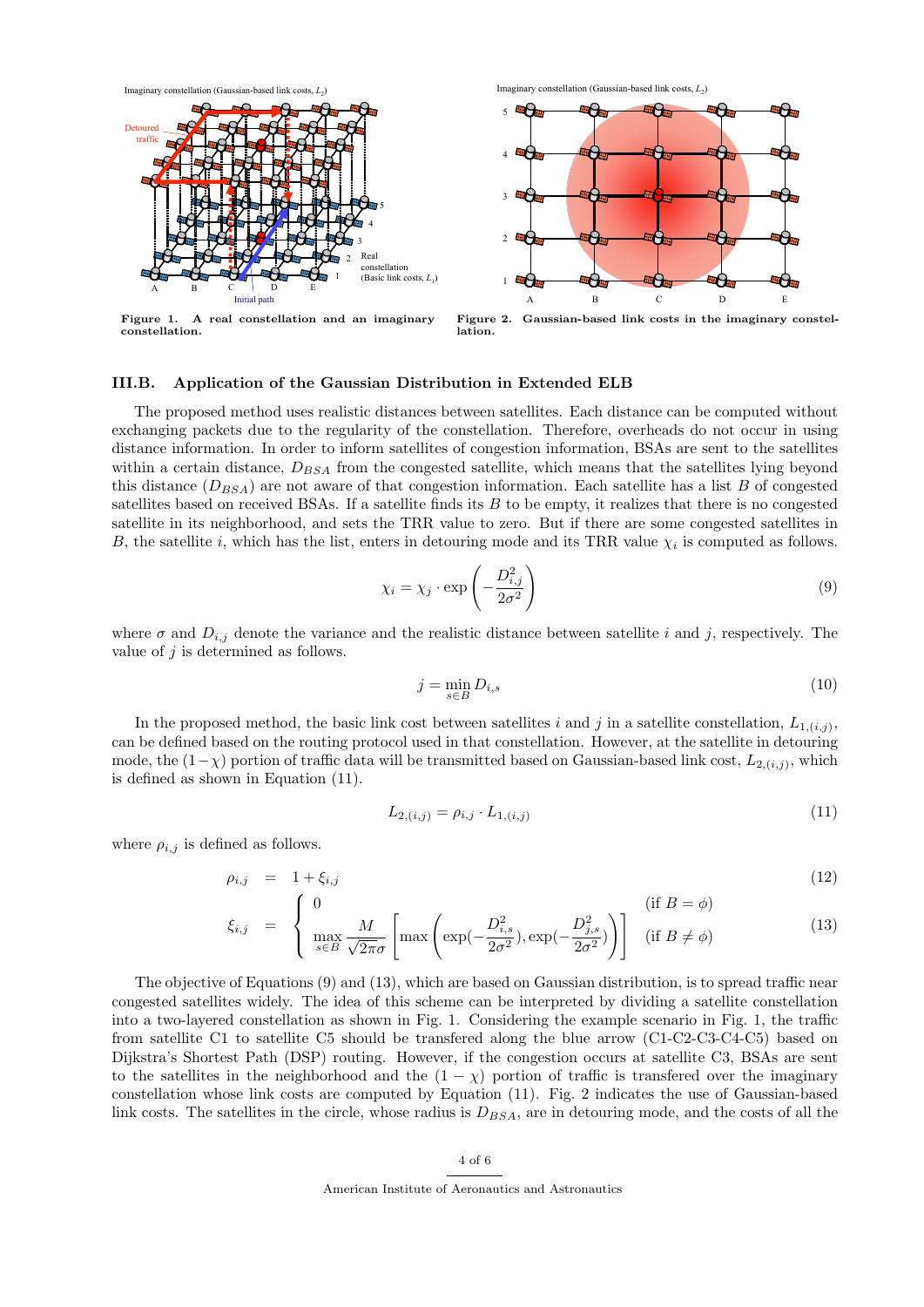links inside or partially inside the circle are increased based on Equation (11). The widths of the links in Fig. 2 are approximately proportional to the link costs.

In addition, the radius of area where a congested satellite sends BSA packets,  $D_{BSA}$ , should be more than 3*σ* because about 99.7% values drawn from a Gaussian distribution are within 3*σ*.

## **IV. Performance Evaluation**

#### **IV.A. Simulation Setup**

In this section, we compare the performance of the proposed method to that of the original ELB scheme by using the Network Simulator version  $2 \text{ (NS-2)}$ .<sup>6</sup> We have evaluated ELB considering Iridium constellation.<sup>1</sup> However the objective of this paper is to evaluate the proposed method over satellite constellations with short ISL delays. Consequently, we consider NeLS system which is a constellation proposed by National Institute of Information and Communications Technology (NICT), Japan. NeLS system has 120 satellites compared to 66 satellites with the Iridium constellation. Features of NeLS system are indicated in Table 1. Uplinks, downlinks and ISLs are each given a capacity of 25 Mbps  $(C = 25$  [Mbps]). Their delays are computed based on the features of Table 1. In our setup, the propagation delays of intra-orbit satellite links are about 13 msec and those of inter-orbit satellite links are around 7 msec. The average packet size is set to 1 kB  $(P_{avg} = 1$  [kB]). The queue is based on Drop-Tail, and queue length,  $Q_l$  is set to 200 packets. Concerning the parameters of the Gaussian distribution,  $\sigma$  and *M* are set to 4000 km and  $20\sqrt{2\pi}\sigma$ , respectively. The radius of exchanging BSAs is fixed to  $4\sigma$  ( $D_{BSA} = 4\sigma$ ).

For traffic generation, we consider 500 non-persistent On-Off flows. The On/Off periods of the connections are derived from a Pareto distribution with a shape equal to 1.2. Both the average burst time and the average idle time are set to 200 msec. The source and destination end-terminals are dispersed all over the Earth. 394 of 1,000 terminals are deployed according to the distribution of the 30 largest urban agglomerations ranked by population size of 2005<sup>7</sup> in the rate of a terminal per one million people. The other terminals are deployed randomly over the Earth. Source terminals send data at constant rates from within the range of 0.8 Mbps to 1.2 Mbps.

To evaluate the efficiency of extending the advertisement area, the parameters of the original ELB and that of the proposed method are set to the same values. In the performance evaluation, we use the Dijkstra's Shortest Path (DSP) algorithm and basic link costs are proportional to their propagation delays. The intervals of checking queue state and updating routing table are both 50 msec. Simulations are all run for 10 seconds and the desired time for a satellite to reside in the Free State after a transition to the Busy State is set to 200 msec  $(\theta = 200$  [msec]).

| Number of Satellites | 120              |
|----------------------|------------------|
| Planes               | 10               |
| Satellites per plane | 12               |
| Altitude             | 1200 km          |
| Inclination          | $55 \deg$        |
| Eccentricity         |                  |
| ISLs per satellite   |                  |
| Elevation Angle      | $20 \text{ deg}$ |

**Table 1. Features of NeLS satellite system**

#### **IV.B. Simulation Results**

First, we evaluate the performance of the proposed method in terms of the total packet drop rate experienced by the simulated 500 connections during 10 seconds. Fig. 3 indicates that the proposed method achieves lower drop rate compared to the other routing algorithms. The proposed method works more efficiently, particularly when the individual data transmission rate increases. The reason of this improvement can be explained by the graph in Fig. 4. This figure shows the traffic distribution index, *f*.

$$
f = \frac{\left(\sum_{k=1}^{N} n_k\right)^2}{N \sum_{k=1}^{N} n_k^2} \tag{14}
$$

5 of 6

American Institute of Aeronautics and Astronautics